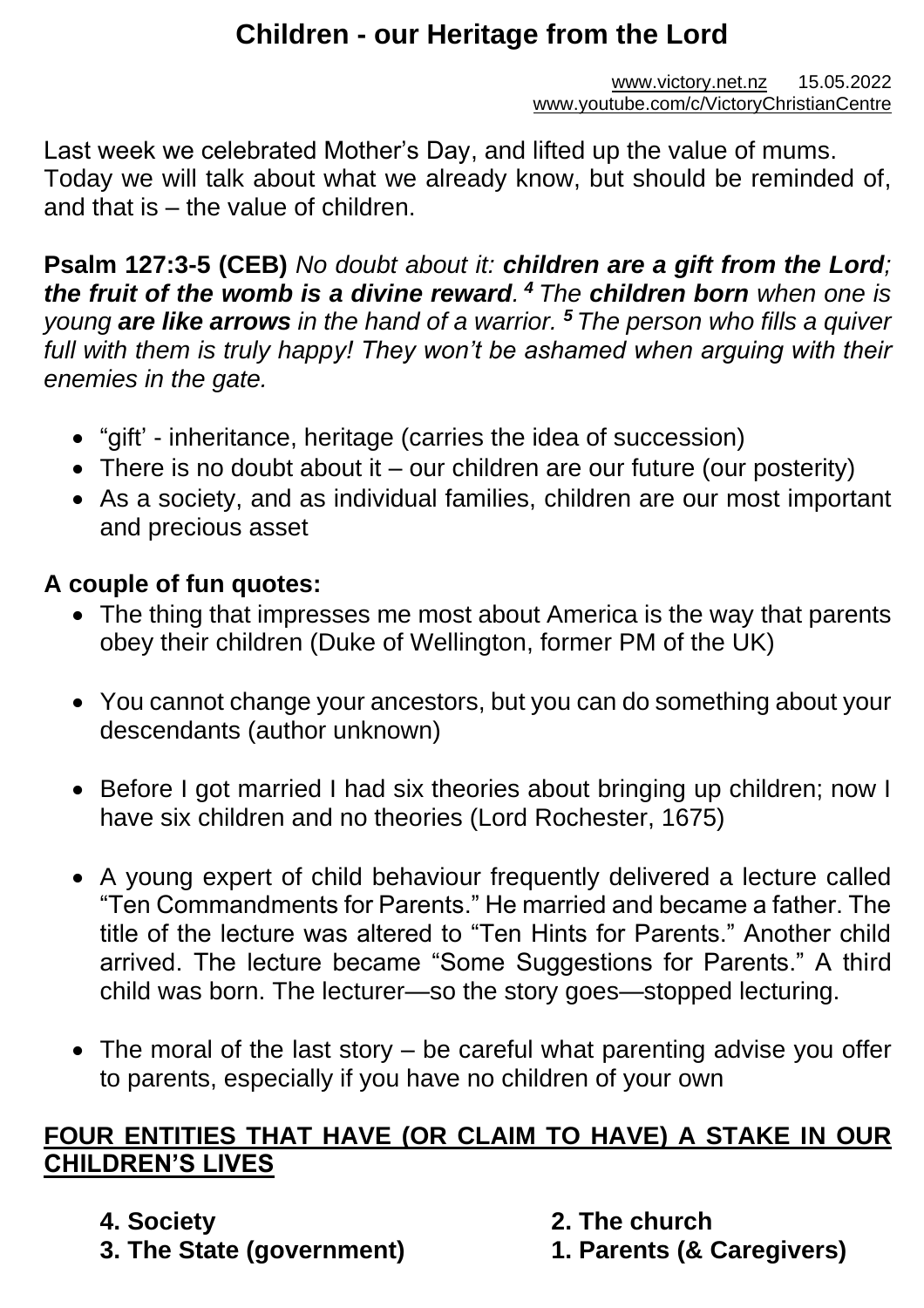# **4. SOCIETY**

- o Many of today's social & societal problems are yesterday's parenting mistakes
- o Societal breakdown is the result of family breakdown
- $\circ$  A strong nation is made up of strong families
- $\circ$  Therefore, to strengthen a nation, we must strengthen the family

As a society, we should do our utmost to:

- Support parents (and caregivers) in their task of raising good kids
- Demand the establishment of laws & policies that are pro-marriage & family friendly (traditional family)
- Bob McCoskrie is the founder and face of "Family First NZ". He presents excellent research & recommendations to strengthen marriages & families, and points out deficiencies & dangers of current laws & policies
- <https://familyfirst.org.nz/bob-mccoskrie/>

### **Psalm 127:3,5 (CEB)** *… children are a gift from the Lord; <sup>5</sup>The person who*  fills a quiver full with them is truly happy! They won't be ashamed when *arguing with their enemies in the gate.*

- the gate the place where elders of the city met, where courts convened and where legal and economic issues were settled
- not everyone "at the gate" is your friend
- there are enemies at the gate, such as:
	- o abortionists (those who legislate [& promote] the killing of the Lord's heritage [children] before, and right up to birth
	- o sexually deviant people (gender identity, etc.) who are preying on our children
	- $\circ$  communists those who try to legislate central government control over your children (education, medical procedures (needling), etc.)

### **Proverbs 31:8 (NLT)** *Speak up for those who cannot speak for themselves; ensure justice for those being crushed.*

# **3. THE STATE (GOVERNMENT)**

Our government is tasked by us, the people, to:

• govern & legislate laws & establish policies to promote the safety & wellbeing of its citizens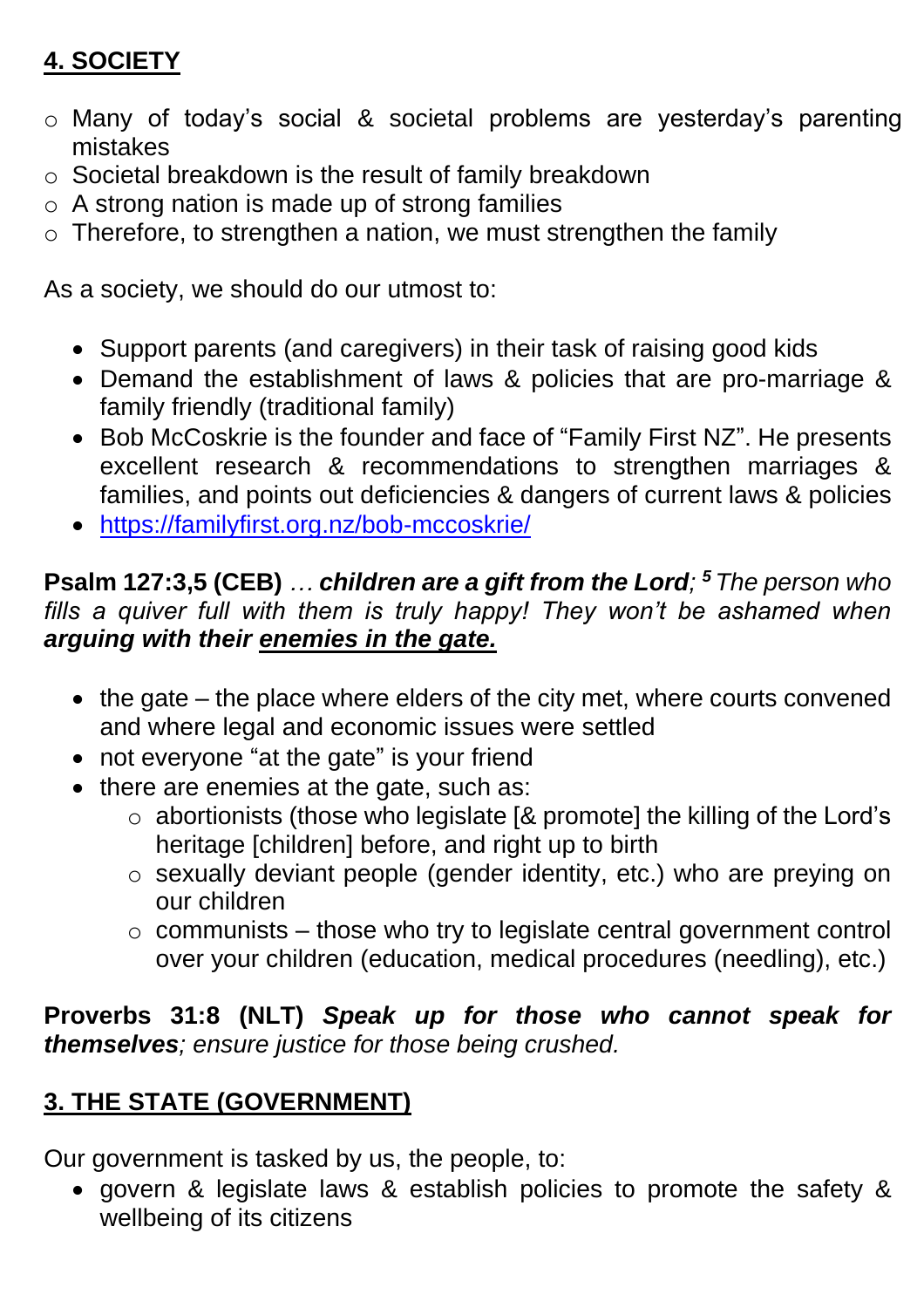- The state is responsible to ensure the security of its citizens, from both external and internal threats (Army, navy, police etc.) [Romans 13:1–4]
- The government is responsible to ensure an independent judicial system, where innocent people are defended, and guilty people are held to account
- The government also ensures national systems for health & education, etc.
- The state has no direct business to interfere in your home (family), nor has it any claim (stake) on your children
- Unless parents mistreat their children, or do not properly care for them, biblically, the state (government) has no jurisdiction in your home to dictate to you how to raise your children

#### **Government interference in families:**

There are multiple pieces of legislation & policies that interfere with individual families' values, and impede the task of good parenting today.

Examples:

- Anti-smacking law (2007)
- Abortion Legislation Act 2020
- Births, Death, Marriages, and Relationships Bill (allows changes to assigned sex on birth certificate based on preferred gender identity)
- Conversion Practices Prohibition Legislation Bill (2022)
- Relationships and Sexuality Education Ministry of Education (2020)

All of the above, and more, is government interference in the families' autonomy to raise their children based on their families' values & beliefs.

## **2. CHURCH**

#### **1 Timothy 3:15 (NIrV)** … *The family of God is the church of the living God. It is the pillar and foundation of the truth.*

- We, the church of the living God are the pillar & foundation of the truth
- We must uphold the truth of God's Word in the face of failing community standards
- We are the salt of the earth & the light of the world (Matt. 5:13-14)
- (As a local church, we spend considerable effort (and funds) to provide a space for our children, and to undergird parents in their parenting efforts)

## **1. PARENTS (& CAREGIVERS)**